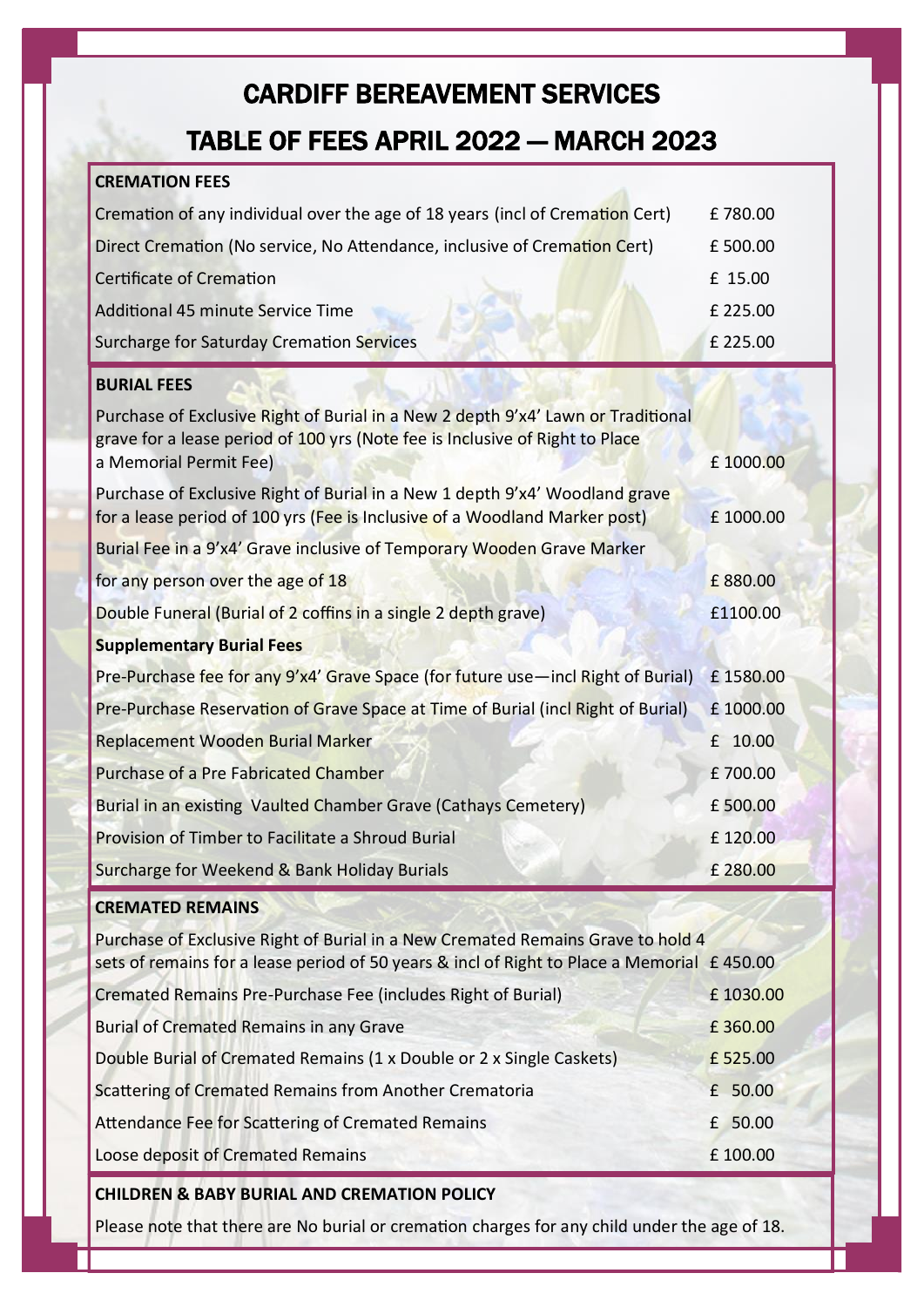# CARDIFF BEREAVEMENT SERVICES TABLE OF FEES APRIL 2022 — MARCH 2023

### **AUDIO VISUAL FEES**

| Live Webcast of a Burial, Cremation or Memorial Service                  | £ 60.00  |
|--------------------------------------------------------------------------|----------|
| Personal Digital Keepsake of Service                                     | £ 50.00  |
| Keepsake copy of Visual Tribute                                          | £ 30.00  |
| <b>Visual Tributes</b>                                                   |          |
| Single Photo displayed throughout Service                                | £ Free   |
| Display of Digital Images during Service (2 to 25 images)                | £ 55.00  |
| Display of Digital Images during Service (26 to 50 images)               | £ 80.00  |
| Display of Digital Images during Service (26 to 50 images)               | £ 80.00  |
| Display of Digital Images during Service (Per 25 photos after 50 images) | £ 25.00  |
| <b>Pro Tribute</b>                                                       | £70.00   |
| Downloadable Pro Tribute                                                 | £10.00   |
| Extra work for video or photos                                           | £ 20.00  |
| <b>Inclusion of Family Video Image during Service</b>                    | £ 25.00  |
| <b>SUNDRY FEES</b>                                                       |          |
| Hire of either Chapel at Thornhill for Burial or Memorial Service        | £300.00  |
| Hire of Chapel at Cathays Cemetery for Burial or Memorial Service        | £ 200.00 |
| Test Dig to Establish Grave Depth (where no depth is recorded)           | £440.00  |
| Certified Extract from the Registers                                     | £ 15.00  |
| Assignment of Exclusive Right of Burial to another Person                | £120.00  |
| <b>Woodland Grave Marker Replacement Post</b>                            | £ 60.00  |
| Woodland Grave Marker Replacement Inscribed Disc                         | £ 50.00  |
| Storage of Coffin ahead of a Funeral Service                             | £ 75.00  |
| <b>Cancellation of Cremation Fee</b>                                     | £740.00  |
| <b>URNS &amp; CONTAINERS</b>                                             |          |
| <b>Small Wooden Casket</b>                                               | £ 35.00  |
| Large Wooden Casket                                                      | £ 60.00  |
| Double Wooden Casket                                                     | £110.00  |
| <b>Scatter Tube (Various Designs)</b>                                    | £ 25.00  |
| <b>EXHUMATION FEES</b>                                                   |          |
|                                                                          |          |
| Full Body Exhumation (not inclusive of replacement coffin)               | £1750.00 |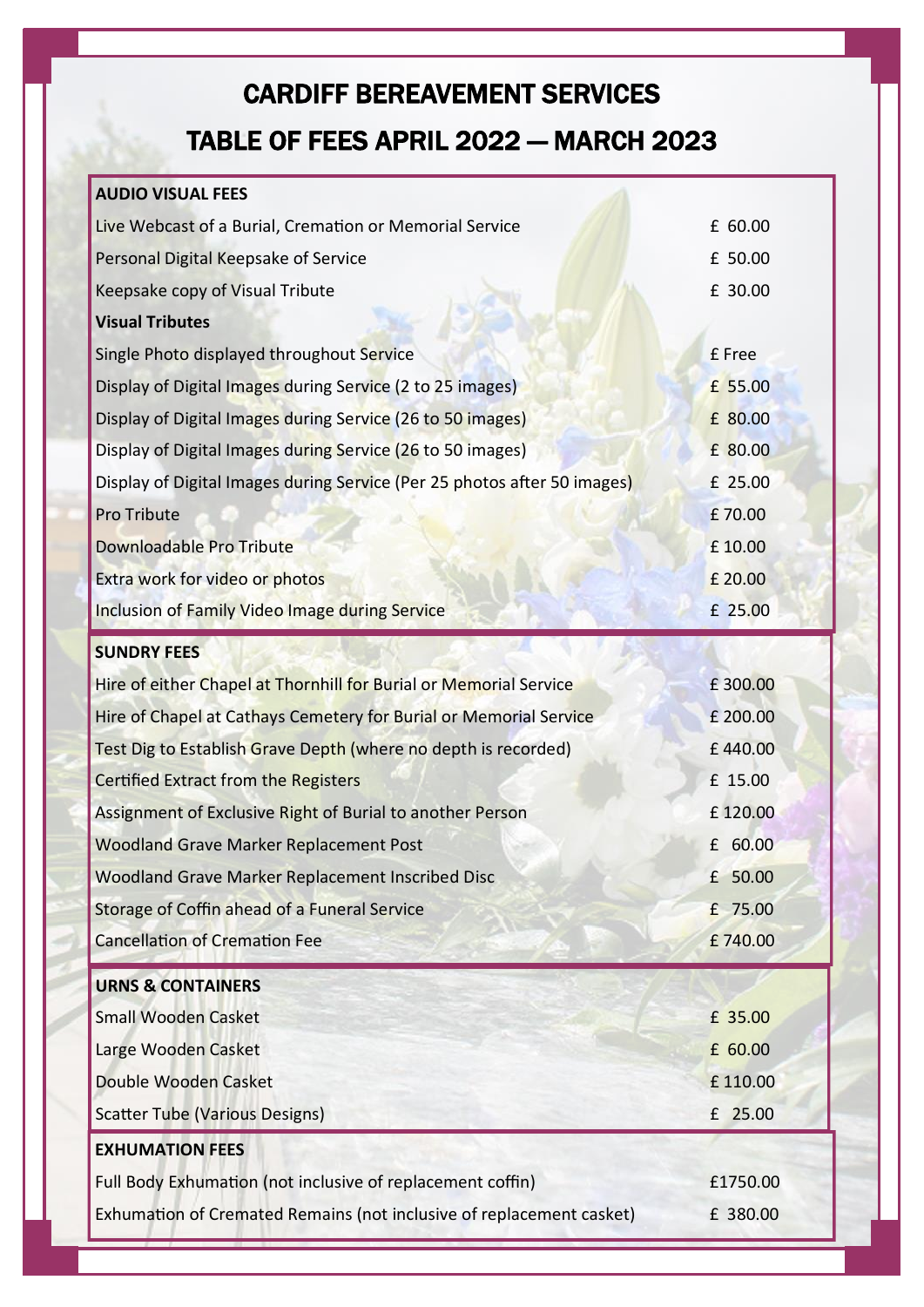### CARDIFF BEREAVEMENT SERVICES

## MEMORIALISATION FEES APRIL 2022 — MARCH 2023

#### **MEMORIAL PERMIT FEES**

| Permit Fee to carry out any New or Additional Memorial Works at any site<br>(Note that this fee is included in all new grave purchases) | £115.00 |
|-----------------------------------------------------------------------------------------------------------------------------------------|---------|
| Permit Fee for a Wooden Cross                                                                                                           | £ 20.00 |
| <b>Wooden Cross</b>                                                                                                                     |         |
| Purchase of a wooden cross                                                                                                              | £ 60.00 |
| <b>Baby and Infant Memorials</b>                                                                                                        |         |
| Purchase of a Baby Memorial Headstone                                                                                                   | £380.00 |
| Purchase of a Baby Memorial Headstone (Heart Shaped)                                                                                    | £540.00 |

| <b>MEMORIAL PLAQUES</b>                                             |          |
|---------------------------------------------------------------------|----------|
| Barbican Plaque leased for a period of 10 years                     | £320.00  |
| Reservation of a blank Barbican plaque space for up to 10 years     | £160.00  |
| Memorial Kerb Granite Plaques leased for a period of 10 years       | £350.00  |
| Reservation of a Kerb Granite Plaque Space for a period of 10 years | £ 210.00 |
| Provision of a Replacement Granite Plaque                           | £150.00  |
| Memorial Kerb Granite Plaque renewal fee for a further 10 years     | £ 210.00 |
| Addition of a Photo Plaque on a Kerb Plaque                         | £100.00  |
| Bespoke design on a Plaque                                          | £ P.O.A. |
| Refurbishment of an existing Bronze Memorial Plaque                 | £100.00  |
| Bronze Memorial Plaque (Sections XA & K Thornhill)                  | £370.00  |

| <b>MEMORIAL TREES</b>                                                       |         |
|-----------------------------------------------------------------------------|---------|
| <b>Living Tree Scheme</b>                                                   |         |
| Living Tree Dedication with 10 year lease and Plaque                        | £570.00 |
| Additional lease period (Cost is per year)                                  | £ 60.00 |
| Additional or replacement plaque                                            | £180.00 |
| <b>Granite Memorial Tree Leaf Scheme</b>                                    |         |
| Granite Leaf on the Willow Tree for a period of 5 years                     | £130.00 |
| Granite Leaf on the Mulberry Tree for a period of 5 years                   | £155.00 |
| Granite Leaf on the Willow Tree for a Period of 5 Years ('Dear Mum' Garden) | £ 60.00 |
|                                                                             |         |